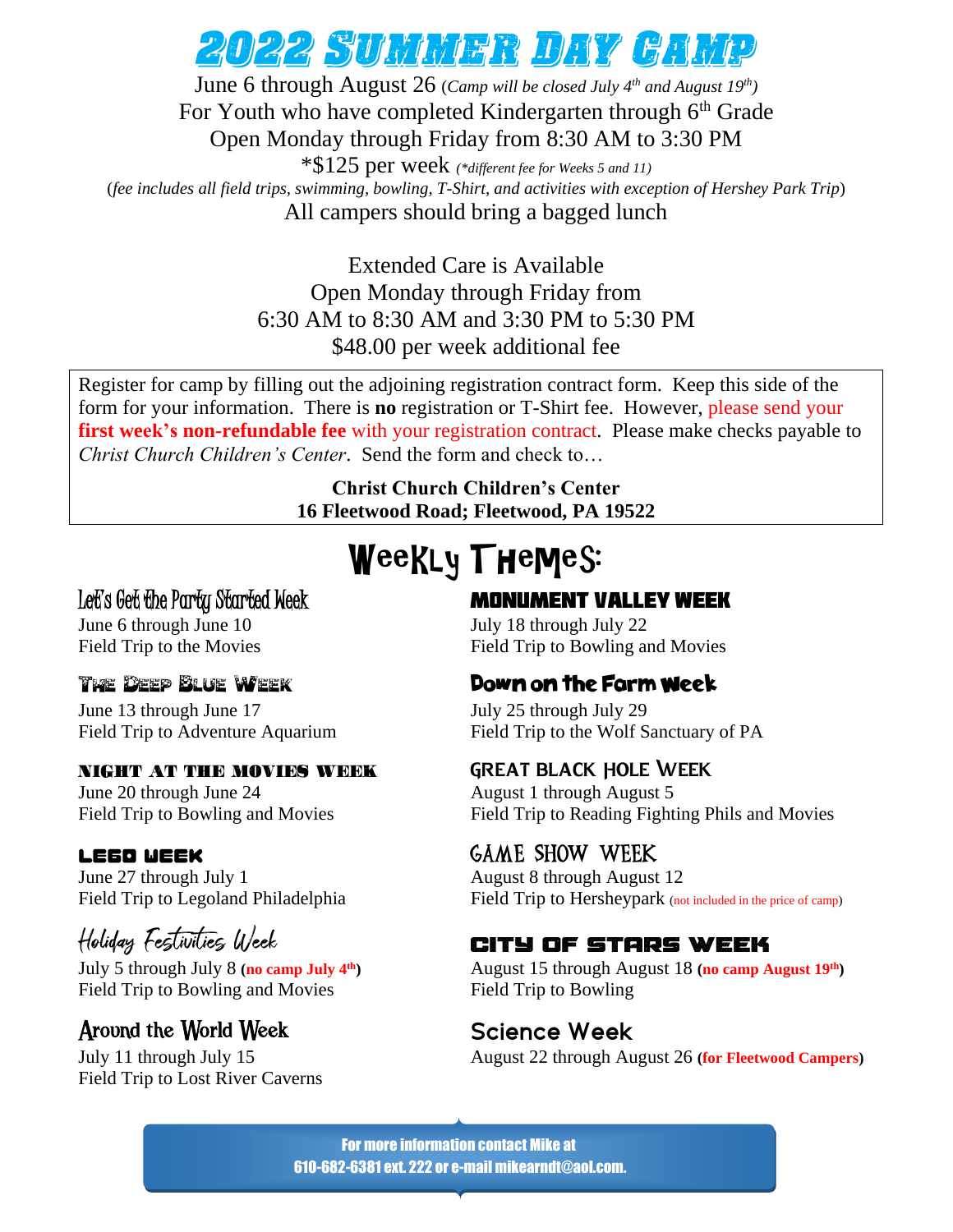# 2022 Summer Day Camp

Registration Contract Form

| Child's Name:                                                                                                                                                                                                 |                                                                                                                                                                                            |  |
|---------------------------------------------------------------------------------------------------------------------------------------------------------------------------------------------------------------|--------------------------------------------------------------------------------------------------------------------------------------------------------------------------------------------|--|
|                                                                                                                                                                                                               |                                                                                                                                                                                            |  |
|                                                                                                                                                                                                               | $\mathsf{Zip Code: }$                                                                                                                                                                      |  |
|                                                                                                                                                                                                               |                                                                                                                                                                                            |  |
|                                                                                                                                                                                                               |                                                                                                                                                                                            |  |
| (use the grade just completed)                                                                                                                                                                                |                                                                                                                                                                                            |  |
| Child's T-Shirt Size: $\Box$ Youth Small $\Box$ Youth Medium $\Box$ Youth Large<br>$\Box$ Adult Small                                                                                                         | $\Box$ Adult Medium $\Box$ Adult Large<br>$\Box$ Adult XL                                                                                                                                  |  |
| Please check which weeks your child will be attending (Your contract will be based on the weeks you<br>check on this form. Not sure about a week? Wait $-$ it will be cheaper to add or swap than to delete): |                                                                                                                                                                                            |  |
| $\Box$ Let's Get the Party Started Week $-$ June 6 to 10<br>$\Box$ The Deep Blue Week - June 13 to 17<br>$\Box$ NIGHT AT THE MOVIES WEEK - June 20 to 24<br>$\Box$ LE60 UEEK - June 27 to July 1              | $\Box$ <b>MONUMENT VALLEY WEEK</b> $-$ July 18 to 22<br>$\square$ Down on the Form Week - July 25 to 29<br>GREAT BLACK HOLE WEEK - August 1 to 5<br>$\Box$ GAME SHOW WEEK – August 8 to 12 |  |
| $\Box$ Holiday Festivities Week - July 5 to 8<br>$\Box$ Around the World Week – July 11 to 15                                                                                                                 | <b>CITY OF STARS WEEK</b> - August 15 to 18<br>$\square$ Science Week - August 22 to 26 (Fleetwood Only)                                                                                   |  |

*Registration for all week is \$125 for camp hours (8:30 AM to 3:30 PM) except for Holiday Festivities Week (July 5 to 8) and City of Stars Week (August 15 to 18) when the registration fee will be pro-rated for closed days.*

 $\Box$  I am planning on using the Before and After Camp Extended Care (\$48 per week)

## Early Bird Registration Special

### **Register and pay for your first week by May 1st and PICK YOUR DISCOUNT:**

• For every week you check off and your child participates, you will receive a \$5.00 credit towards the Week #11 fee (up to a \$50 value) **OR**

Sign-Up and participate in a full 11 Weeks and receive the 11<sup>th</sup> week of camp FREE (a \$120 value) *(this offer does not include Before and After Care Costs*)

#### **Permission for Transportation:**

□ I do □ I do not give permission for Christ Church Children's Center to transport my child to and from field trips. **Permission for Swimming:**

□ I do □ I do not give permission for Christ Church Children's Center to have my child participate in swimming. **Swimming Ability of Your Child:** □ Non-Swimmer □ Beginner □ Advanced

#### **Parent's Acknowledgement:**

I agree to allow my child to participate in Christ Church Children's Center Summer Day Camp, and I understand that all precautions will be taken to ensure the safety of my child. I hereby release the church, its staff, and volunteers of all liabilities resulting from any of these activities. I understand my first week's fee is non-refundable.

\_\_\_\_\_\_\_\_\_\_\_\_\_\_\_\_\_\_\_\_\_\_\_\_\_\_\_\_\_\_\_\_\_\_\_\_\_\_ Parent/Legal Guardian Printed Name

\_\_\_\_\_\_\_\_\_\_\_\_\_\_\_\_\_\_\_\_\_\_\_\_\_\_\_\_\_\_\_\_\_\_\_\_\_\_ \_\_\_\_\_\_\_\_\_\_\_\_\_\_\_ Parent/Legal Guardian Signature Date